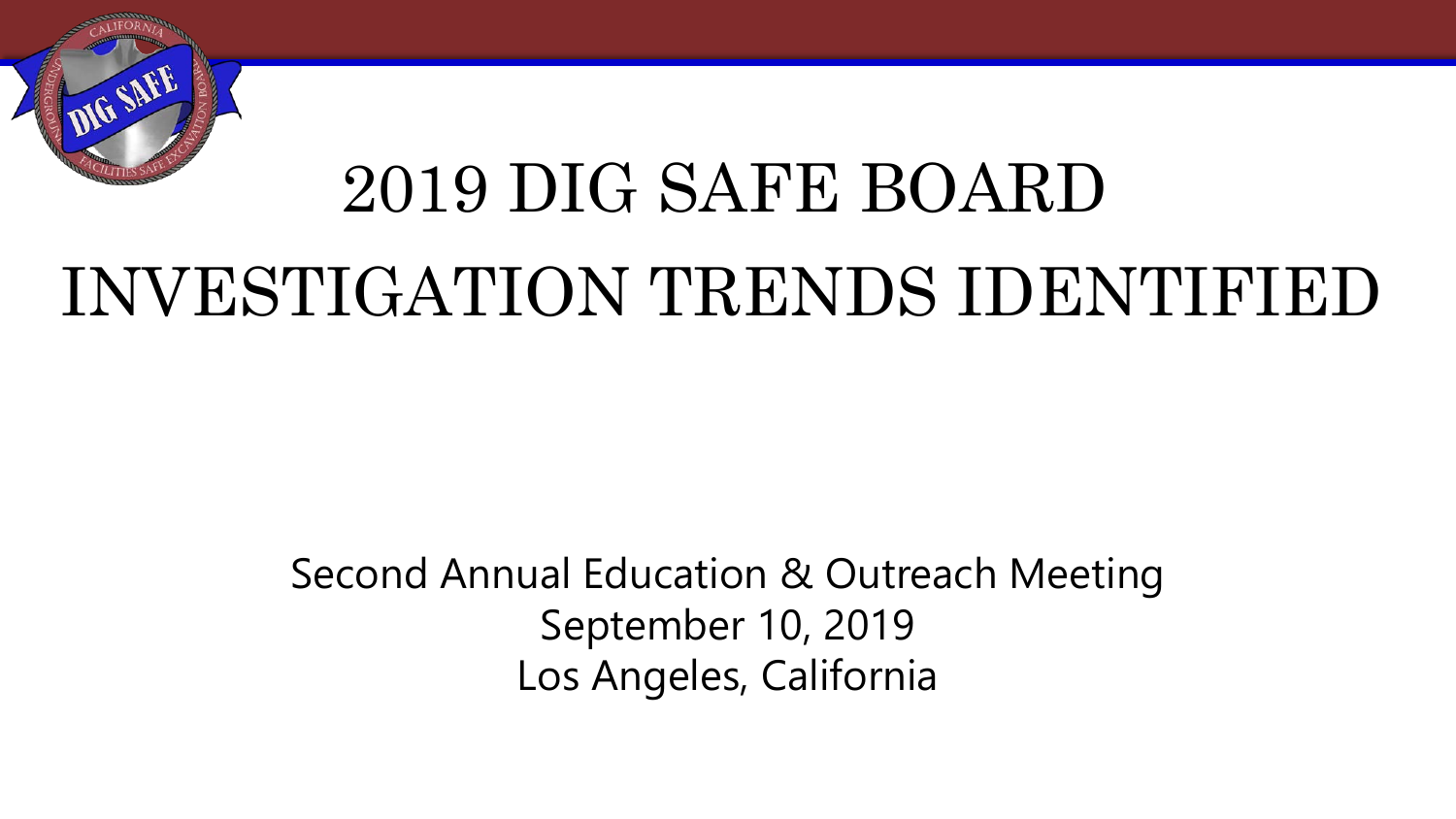## No Ticket

The reasons given by excavators for excavating without a ticket vary:

**Ignorance of the Law** 

- **Hiring Unlicensed/Uninformed Contractors**
- No need to call, worked in the area before.
- Do not consider their work to be excavation.
- **Municipalities working on their own** utilities



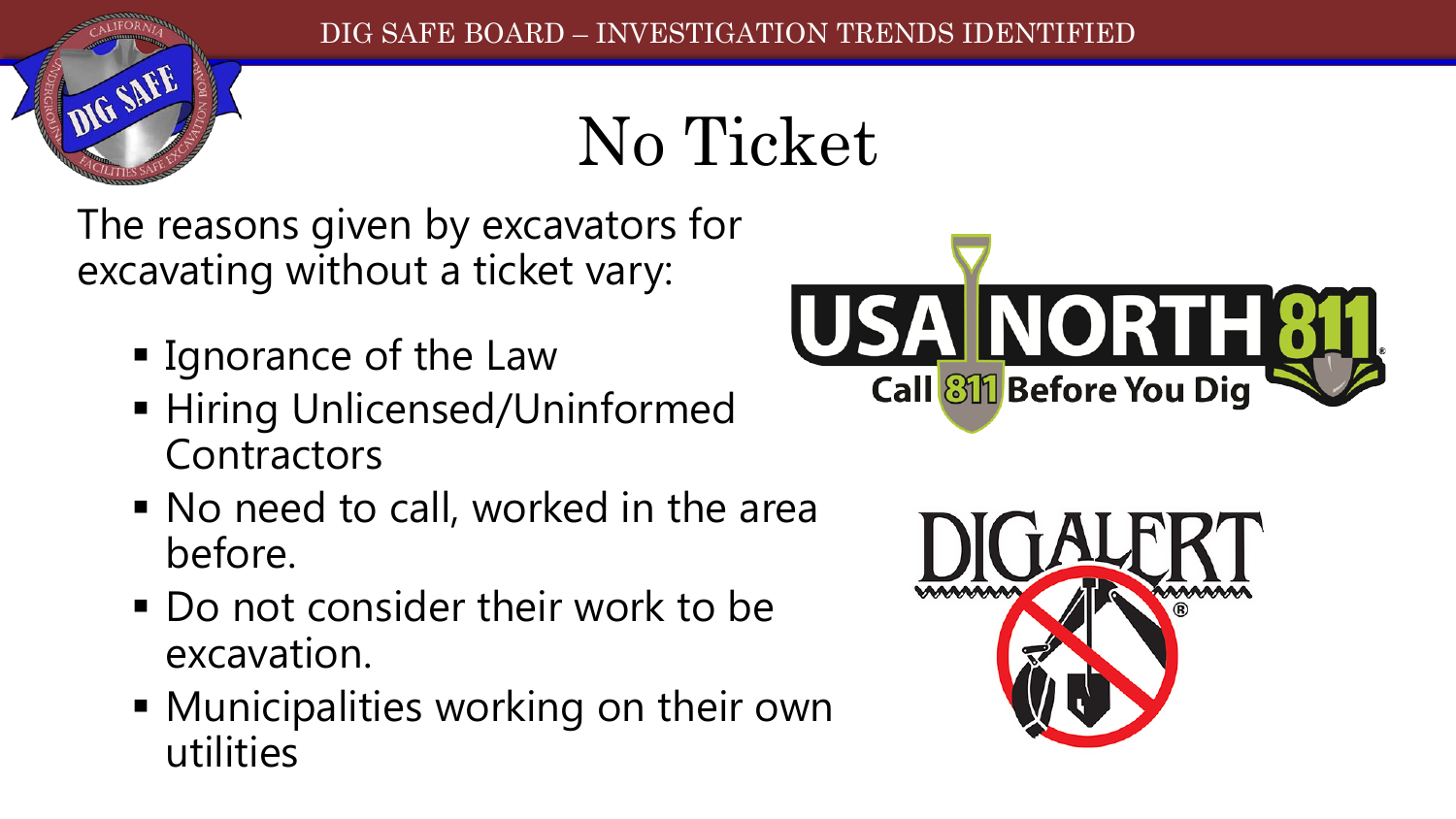### Abandoned Lines

**In many instances no one claims** the utility.

- **Operators do not have records** or do not make the records available to the excavator.
- If operators do have maps, many of them are outdated.
- Excavators are told by operators to cover up the utility if no one claims it.

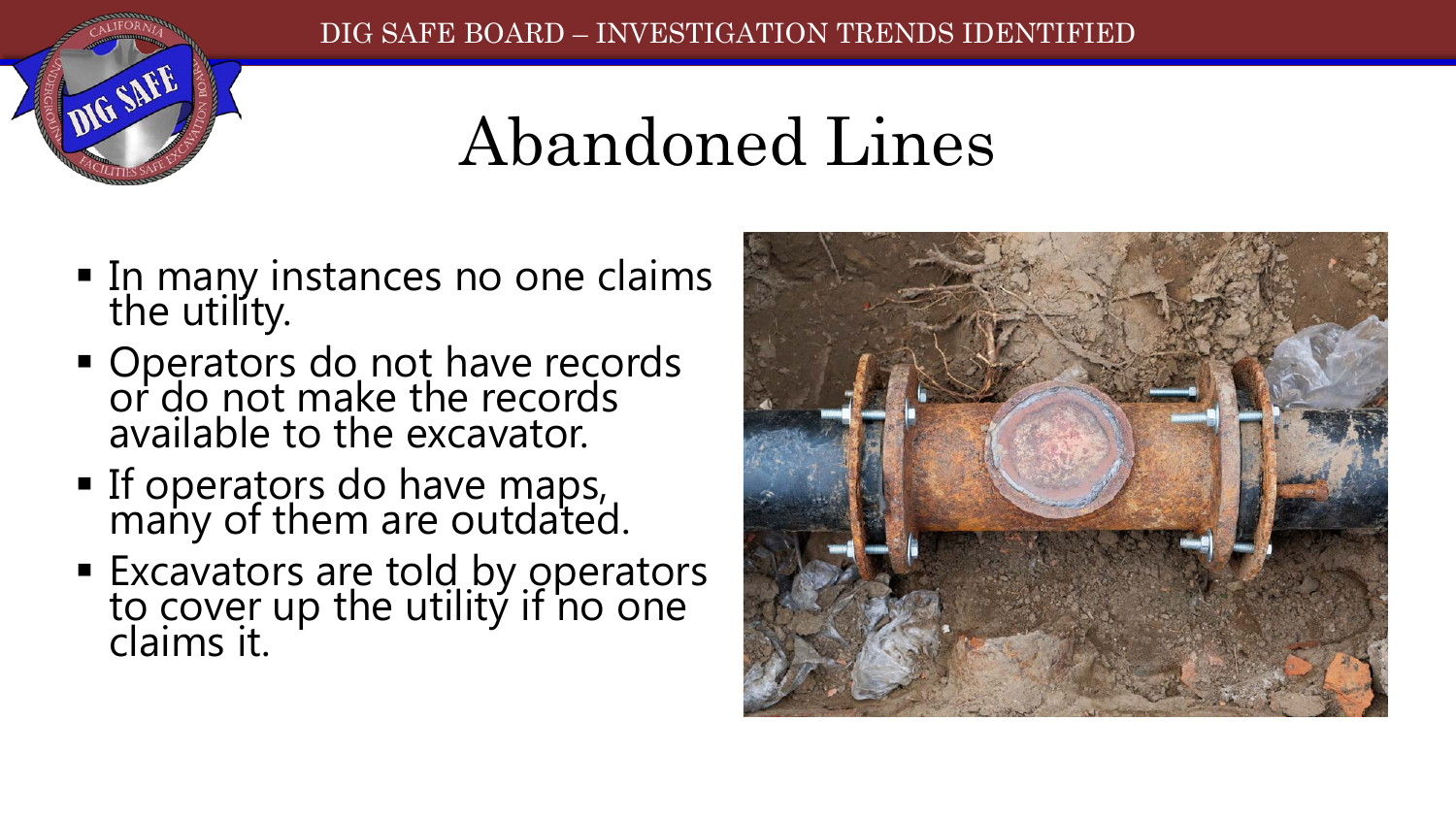DIG SAFE BOARD – INVESTIGATION TRENDS I

# Old or Damaged Locate Marks

**• Marks are unclear.** 

- Excavator didn't see covered marks.
- **Excavator requested new marks** but is told the marks are sufficient by the operator.
- If the marks are not clear to the excavator, they need to continue requesting new marks before digging.

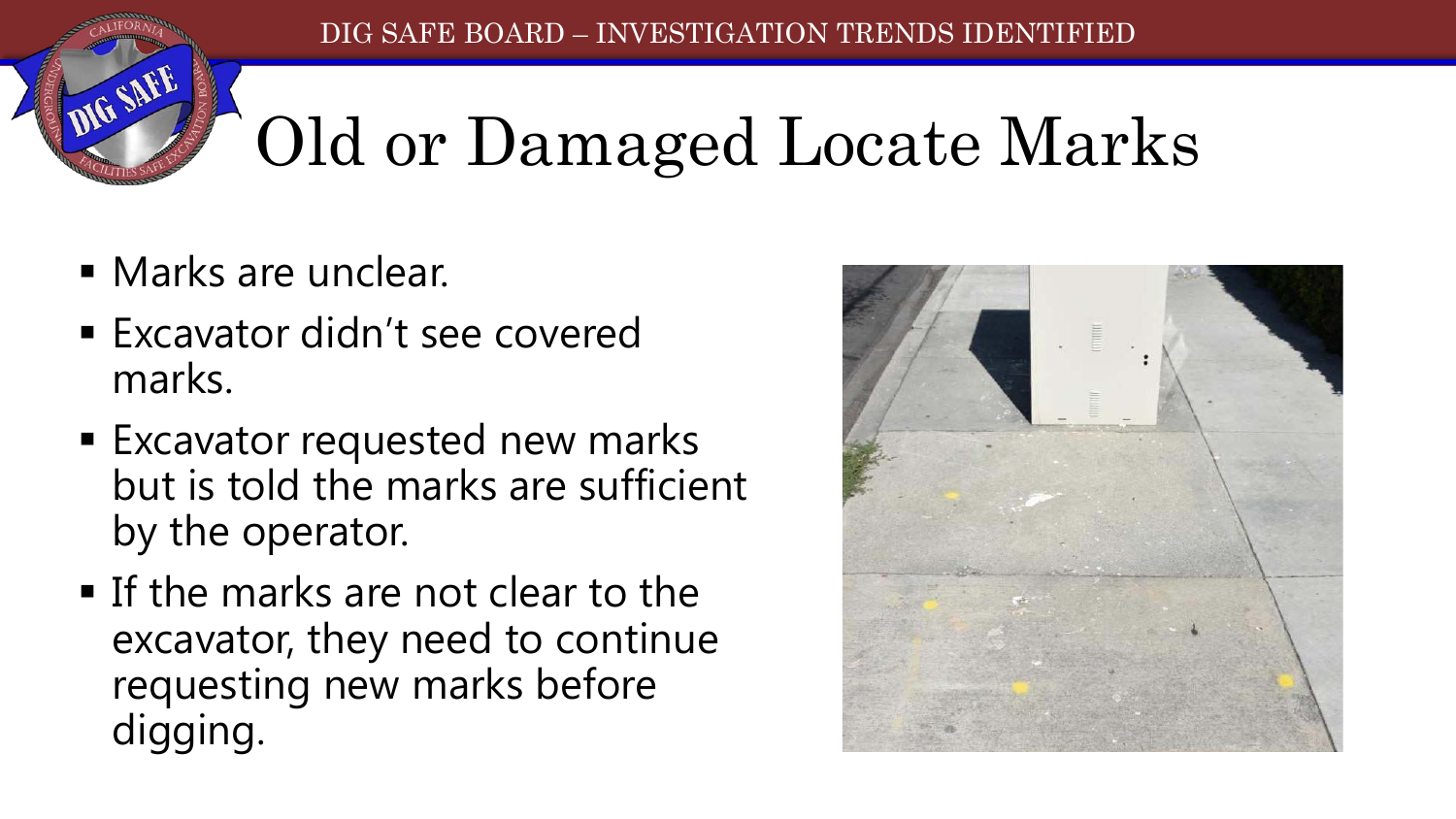## Power Tools in the Tolerance Zone

**Many excavators are using** power tools in the tolerance zone to expose utilities in an effort to save time and money.

DIG SAFE

**Some excavators say soil type** factors into their decision to the use of power tools in the tolerance zone to expose utilities.